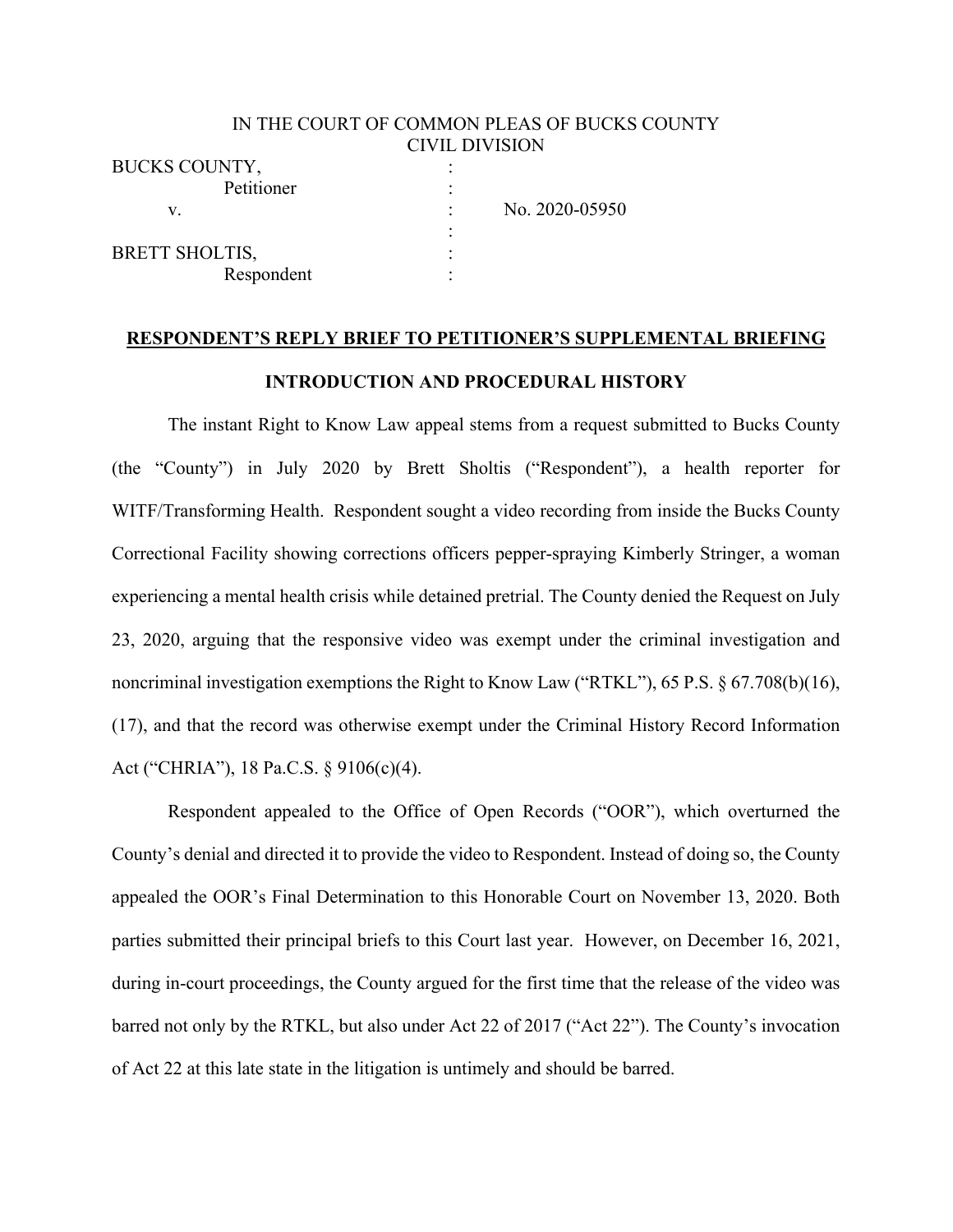If this Court considers the merits of the County's Act 22 argument, it is unavailing. Under Act 22, members of the public are permitted to request and review *law enforcement* video footage. *See generally* 42 Pa.C.S.A. §§ 67A01, *et seq*. Act 22 is distinct from the RTKL. As became clear at the hearing, the County Jail does not meet the definition of "law enforcement" and, therefore, Act 22 does not apply to the record sought in this case. Second, even if Act 22 were to apply, the statute incorporates a balancing test, weighted in favor of those requesting records—and applying the balancing test here demonstrates a compelling basis for release.<sup>1</sup>

#### **SUMMARY OF ARGUMENT**

The County has failed to establish any exception to the RTKL because it has not shown by a preponderance of the evidence that it conducted the systematic or searching inquiry necessary to invoke the non-criminal investigation exemption, nor that the requested video is linked to a criminal investigation. The County cannot mount successful challenges to release of the video under CHRIA or Act 22, even if the Court considers the untimely addition of that argument. Therefore, this Court should affirm the OOR and order the County to release the video.

#### **ARGUMENT**

## **I. The County's Use of Force videos are routine and unrelated to any non-criminal or criminal investigation.**

#### **A. The videos were not part of a systemic or searching inquiry.**

For an agency to assert the non-criminal investigation exemption, 65 P.S. § 67.708(b)(17), it must demonstrate that the records sought relate to "a systemic or searching inquiry, a detailed examination, or an official probe" regarding a non-criminal matter. *Pa. Dep't of Health v. Office of Open Records*, 4 A.3d 803, 810–11 (Pa. Commw. 2010). Further, the inquiry, examination or

<sup>&</sup>lt;sup>1</sup> To the extent that the County reiterates arguments from its initial briefing, Mr. Sholtis incorporates his response to the County's Petition for Review, as well as the arguments set forth in his September 7, 2021 brief to this Court.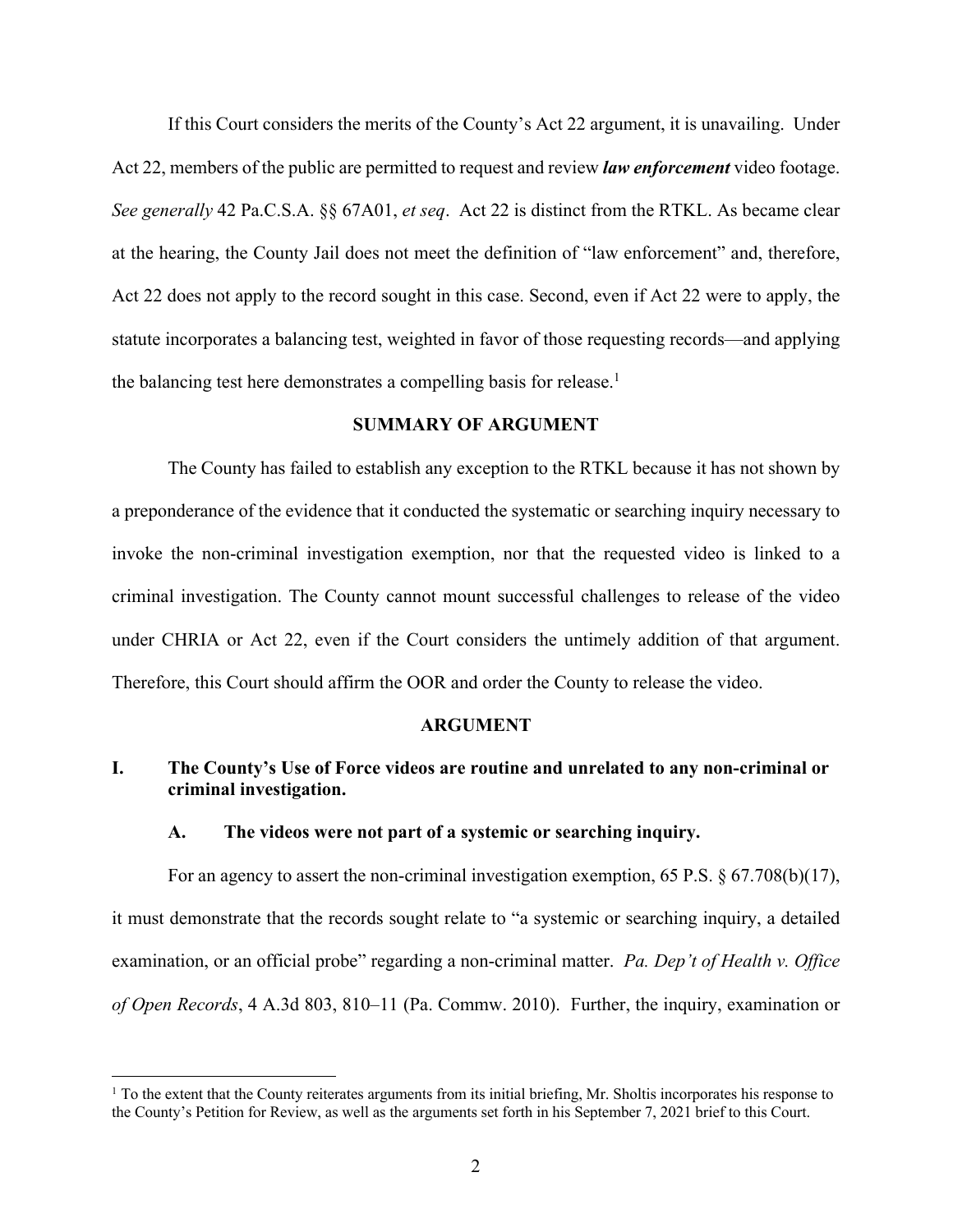probe must be "conducted as part of an agency's official duties," *id.* at 814, and pursuant to an agency's legislatively granted fact-finding and investigative powers. *Johnson v. Pa. Convention Center Auth.*, 49 A.3d 920 (Pa. Commw. 2012).

At the hearing, the testimony of Director David Kratz of the Bucks County Correctional Facility established that the requested force incident video is not part of a "systematic or searching inquiry" because it is routine in nature. N.T. 8, lines 22-24.<sup>2</sup> Indeed, planned force incidents such as the one at issue here—are *all* recorded with a hand-held camera to assure "compliance with policies." N.T. 29, lines 12-13; *see also id.*, lines 24-25; *id.*, lines 1-5. Doing so does not serve any investigation purposes, but is instead intended to "keep[]everybody in line and in check." N.T. 35, line 24; *see also id*. lines 17-19. Accordingly, the requested footage was created as a matter of policy, predating any investigation.

#### **B. No criminal investigation relates to the requested video.**

Section 708(b)(16) of the RTKL protects "a record of an agency relating to or resulting in a criminal investigation, including: (ii) investigative materials, notes, correspondence, videos and reports." 65 P.S. § 67.708(b)(16). "The litmus test for analyzing the criminal investigation exception is our Supreme Court's decision in [*Pa. State Police v.*] *Grove," Bentley v. Allegheny Cty. Police Dep't*, 258 A.3d 1163, \*4 (unpublished) (Pa. Commw. Ct. 2021) (citing 161 A.3d 877 (Pa. 2017)). The Supreme Court in *Grove* explained that when a law enforcement agency reviews a record, it is not transformed into a "criminal" record, and therefore, footage must be analyzed on a case-by-case basis. *Grove* at 893-894.

<sup>&</sup>lt;sup>2</sup> "So use-of-force in a jail or prison is something that occurs when something is not going the way it should be. It could be for any reasons. It could be for a violent outburst. It could be for noncompliance with an order. It could be to prevent someone from harming themselves." *Id.*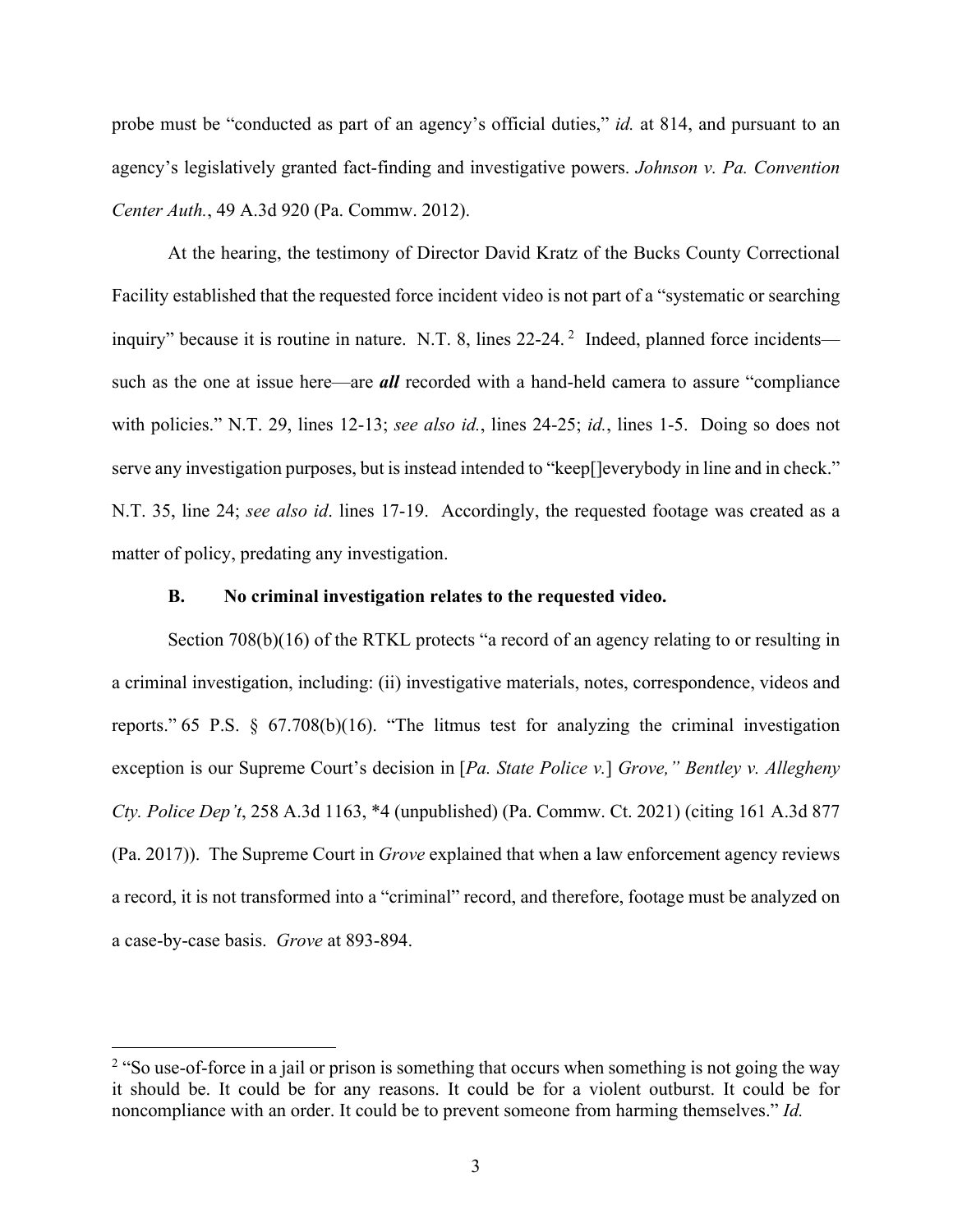There is no evidence that the requested video relates to a criminal investigation. Even though the Correctional Facility provided the video to the District Attorney's office ("DA"), no criminal charges were filed. N.T. 13, lines 6-24. And there is no evidence that the Correctional Facility sought criminal charges – indeed, a Memorandum of Understanding specifies that the Department of Corrections lacks "independent authority or authorization to file a Criminal Complaint." *See* Exhibit E, Jan. 13, 2022 Brief of County. Moreover, Mr. Kratz testified that he does not believe that he has seen criminal conduct on *any* recorded video, much less the one at issue here. N.T. 35, lines 12-15. Thus, to the extent the video was referred to the DA's office, it was not for criminal investigation. N.T. 32, lines  $20 - 25$ ; N.T. 35, lines 12-20.

To the extent this Court has any doubt about the nature or context of the video, it may review it *in camera* and make detailed, case-specific findings about the footage. *Bentley*, 258 A.3d at \*6 (instructing courts to consider how video "differs from what a bystander may observe," and to provide, "[a]s in *Grove*, [] additional explanation of how the MVRs at issue are investigative.").

#### **II. The County's late reliance on Act 22 as a basis for denial is time-barred.**

The County has waited far too long to raise this argument. The Supreme Court of Pennsylvania last year rejected a government agency's similar attempt to submit supplemental argument it did not raise at the OOR. *McKelvey v. Pennsylvania Dep't of Health*, 255 A.3d 385, 404 (Pa. 2021). There, the Supreme Court rejected the Department of Health's request to submit additional arguments and evidence that it had not offered at the OOR level, affirming the unanimous, *en banc* Commonwealth Court opinion barring it. *Id*. As the Court explained, "allowing the submission of additional evidence at the judicial review stage would undermine the presumption of openness attendant to the RTKL, as doing so would permit agencies to withhold records, without legal ground to do so, until reaching a court." *Id*. at 393.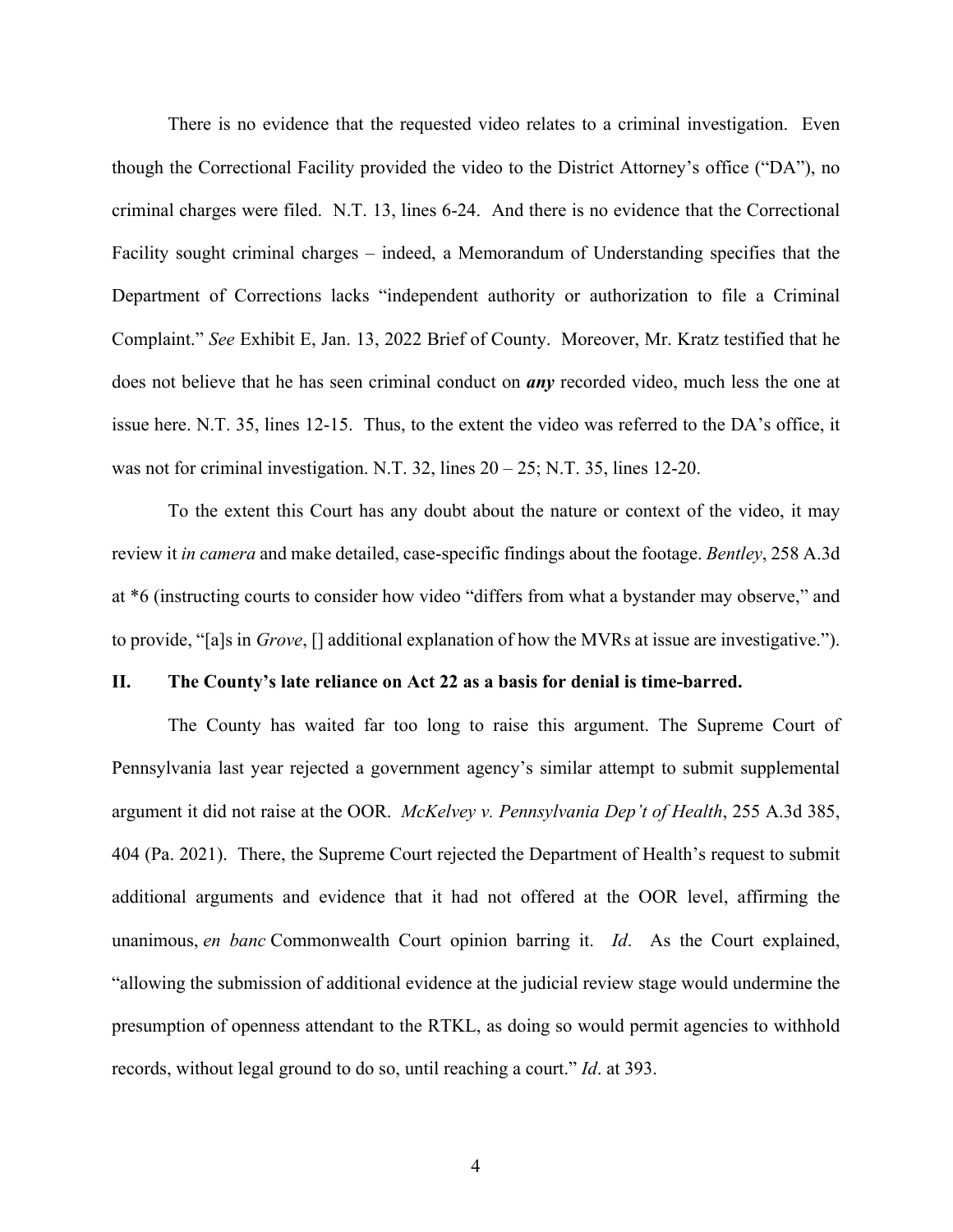Here, the County had ample opportunity in August 2020 to present all evidence and argument to the OOR, as it is required to do. *See Levy v. Senate of Pennsylvania*, 94 A.3d 436, 441–42 (Pa. Commw. Ct. 2014) ("an agency must raise all its challenges before the fact-finder closes the record" to "allow efficient receipt of evidence … at the appeals officer stage."). Now, more than a year after the OOR process, the County raises an Act 22 argument for the first time. If anything, the County's untimely argument is more egregious than that in *McKelvey* because the County failed to even raise the argument in its opening brief to this Court. Under the circumstances, this Court should bar the County from the "proverbial [third] bite at the apple." *Mission Pennsylvania, LLC v. McKelvey*, 212 A.3d 119, 130 (Pa. Commw. Ct. 2019), *aff'd in part, vacated in part sub nom*., *McKelvey* 255 A.3d (quoting *Highmark Inc. v. Voltz*, 163 A.3d 485, 491 (Pa. Commw. Ct. 2017)). Accordingly, the Court should reject the County's request to submit a new argument.

## **III. Even if the Court allows the County to argue Act 22, that statute is inapplicable and does not bar release of the requested footage**

Even if this Court considers the County's argument on the merits, it fails. First, prison staff are not "law enforcement officers" as defined by Act 22. Act 22 defines "Law enforcement officer" as "An officer … who is empowered by law to conduct investigations of or to make arrests for offenses enumerated in this chapter or an equivalent crime in another jurisdiction." 42 Pa.C.S.A. § 67A01. The Department of Corrections explicitly lacks such authority. Exhibit E, MOU, Brief of County ("The Department of Corrections shall have no independent authority or authorization to file a criminal complaint, or use the ORI [Originating Agency Identification Number] of the Bucks County Office of District Attorney Detectives without prior review or approval by an attorney from the Office of District Attorney."). No provision of Title 37 allows a correctional officer to independently file criminal charges. *See also* N.T. 12, lines 21-25, 13, lines 1-2. To the contrary, state law concerning county correctional facilities clearly requires law enforcement officials, rather than prison staff, to investigate incidents. *E.g.*, 37 Pa.C.S.A. § 95.246 (requiring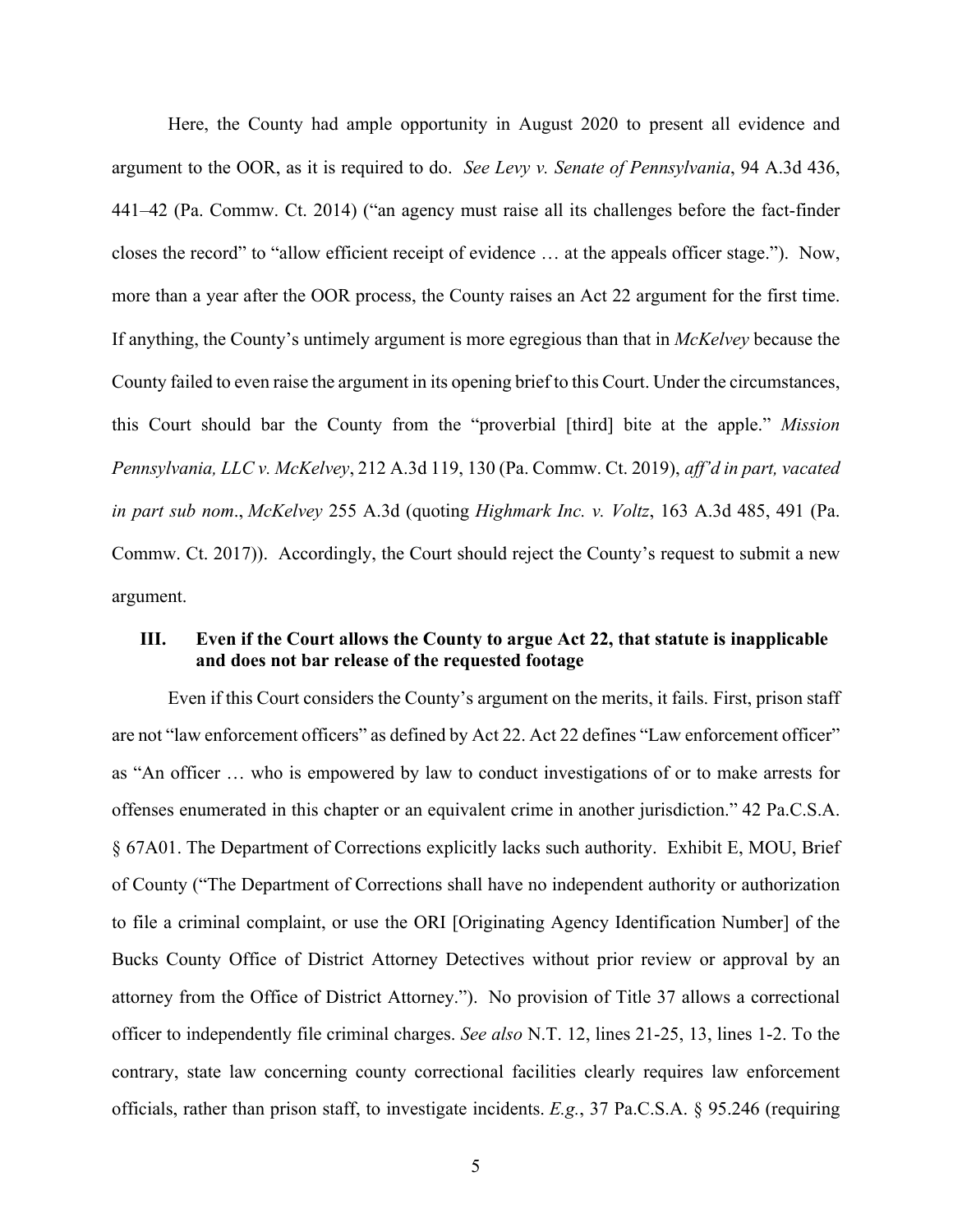correctional officers to contact appropriate "law enforcement agency" to investigate "deaths and sexual assaults/allegations").

Second, even if this Court concludes that Act 22 applies (and it does not), the video should still be released under the Act's balancing test. That test is generally weighted in favor of the requesters, and calls for release where the requester has established two things by a preponderance of the evidence: (1) that the request was not denied pursuant to section 67A04 or, if it was, a court determined such denial was arbitrary and capricious; and (2) that "the public interest in disclosure of the audio recording or video recording or the interest of the petitioner outweighs the interests of the Commonwealth, the law enforcement agency or an individual's interest in nondisclosure." 42 Pa.C.S.A. § 67A06(e).

Here, Mr. Sholtis easily satisfies his burden. First, his request is not exempt for noncriminal or criminal investigative or evidentiary purposes. *See supra* § I. Second, he meets the public interest prong for the reasons discussed at length in his opening brief, including the importance of shedding light on pretrial detention conditions—an area often opaque to the public eye, as well as strong public interest in the treatment of people experiencing mental health crises. *See* Respondent's Opening Brief at 1-2. Furthermore, the significant public interest in the requested video is reflected by the extensive feedback Mr. Sholtis has received related to Ms. Stringer's story. Families in similar situations have contacted him to report on their experiences with jails and people with mental illness who are incarcerated*.* In contrast, Mr. Kratz conceded that *all* of his public safety concerns were immaterial to the relevant portion of the video—which could be properly redacted. N.T. page 59, lines  $14 - 25$ , page 60, lines 1-24. Accordingly, barring full disclosure of the video, which Mr. Sholtis is entitled to as a matter of law, this Court should order its release with limited redactions after *in camera* review.

#### **CONCLUSION**

For the foregoing reasons, Respondent respectfully requests that this Court affirm the Final Determination of the OOR. Alternatively, Respondent requests that the Court conduct an *in*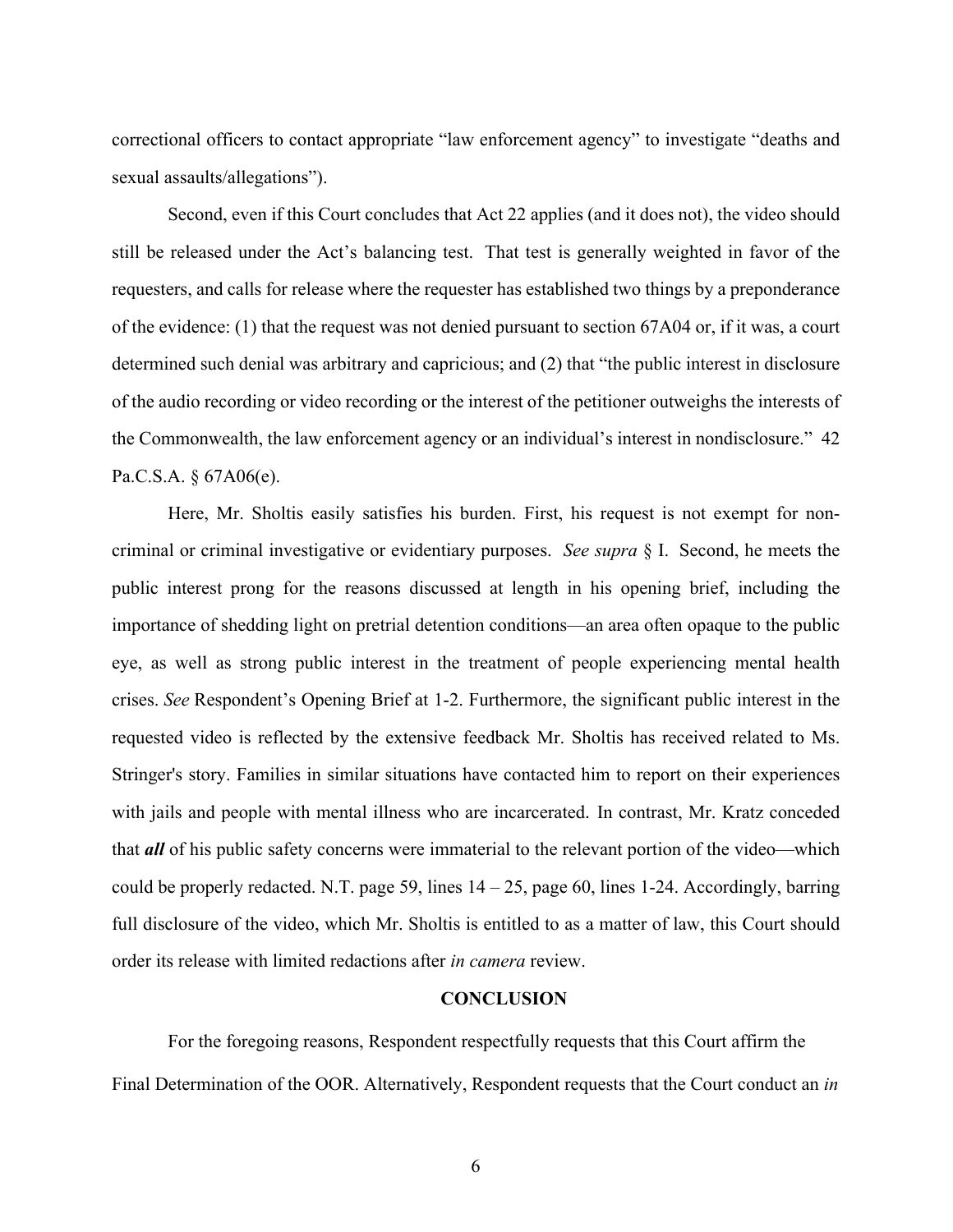*camera* review of the requested records and order disclosure subject to limited redaction of any specific information that the Court determines is exempt from public disclosure under the RTKL

Date: January 27, 2022 */s/Paula Knudsen Burke*

Paula Knudsen Burke REPORTERS COMMITTEE FOR FREEDOM OF THE PRESS Supreme Court ID No. 87607 PO Box 1328 Lancaster, PA 17608 pknudsen@rcfp.org

Jim Davy PA Bar ID #321631 ALL RISE TRIAL & APPELLATE P.O. Box 15216 Philadelphia, PA 19125 (215) 792-3579 jimdavy@allriselaw.org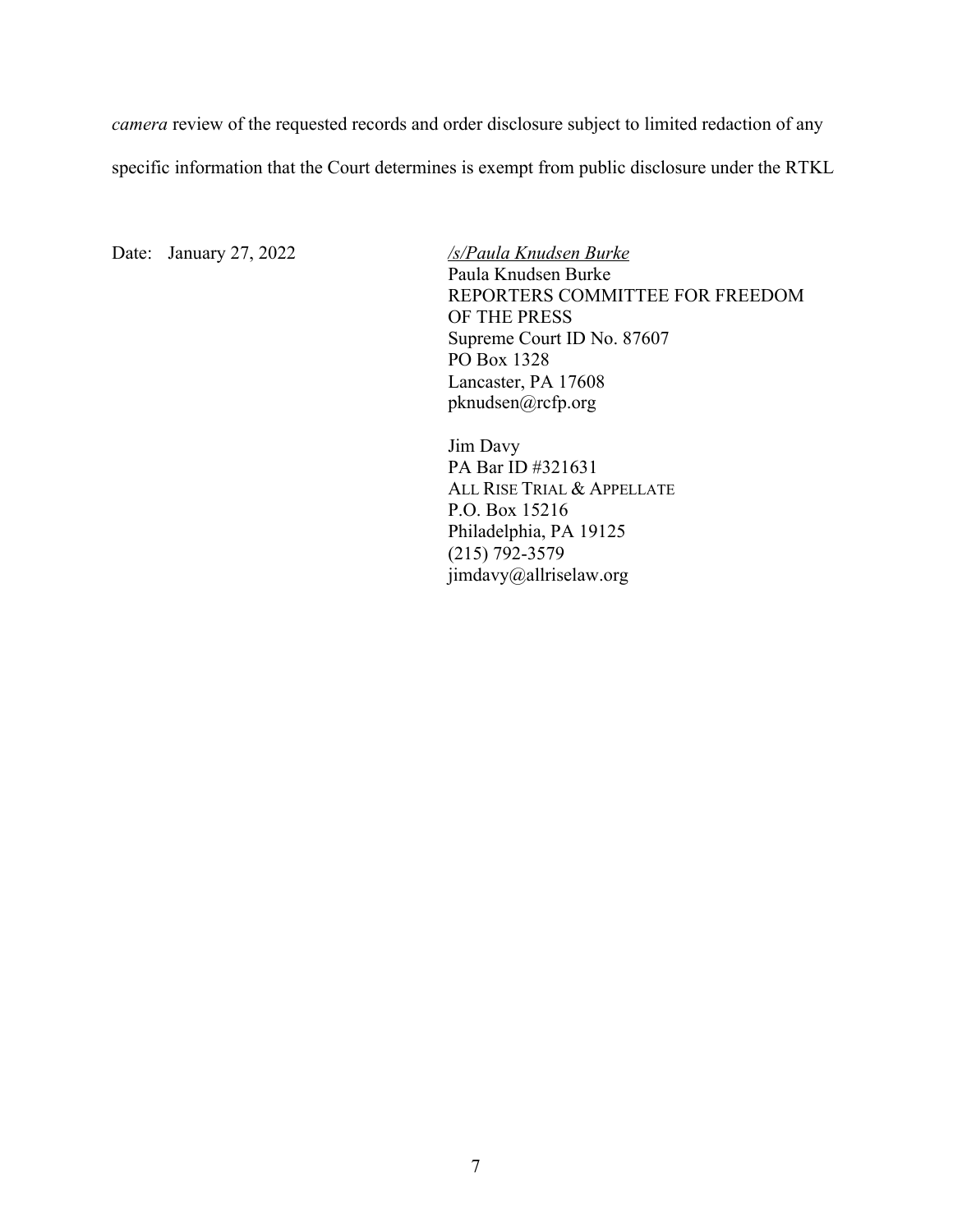# **CERTIFICATE OF SERVICE**

I, Paula Knudsen Burke, hereby certify that on January 27, 2022, I served a true and correct copy of the foregoing Reply Brief, via email, upon the following individuals:

Robbie Cain, Esq. Assistant County Solicitor Law Department – County of Bucks 55 E. Court St., 5th Floor Doylestown, PA 18901 rlcain@buckscounty.org

Kyle Applegate, Esquire Office of Open Records 333 Market Street, 16th Floor Harrisburg, PA 17101-2234  $kyapplegat@pa.gov$ 

Dated: January 27, 2022 */s/Paula Knudsen Burke* Paula Knudsen Burke pknudsen@rcfp.org